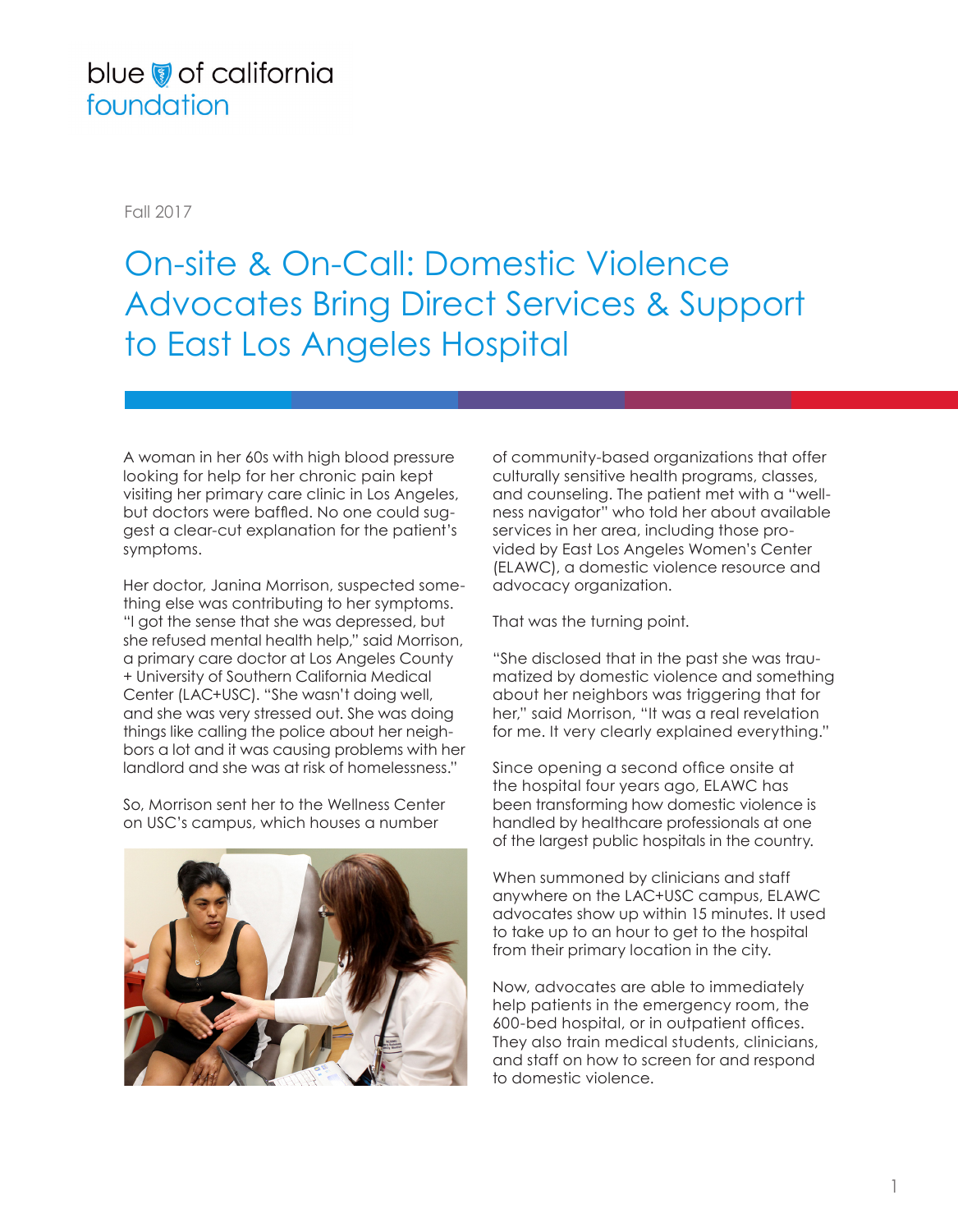Clinicians can also refer their patients directly to ELAWC's onsite office, located at the historic former general hospital building, where they can receive bilingual crisis intervention; counseling, individual and group therapy, HIV testing, and referrals to housing, child services, and legal aid.

Morrison's patient with chronic pain didn't disclose her history of trauma when she had been asked about it before at clinic appointments.

"I'm not the most culturally competent," Morrison said. "At the community organizations, people are bilingual, they have more time. It's sometimes a better place for someone to disclose their domestic violence."

With their constant presence on campus and educational programs and training, clinicians have come to recognize the ELAWC advocates as specialists who are a vital part of the healthcare team, said Rebeca Melendez, LAC+USC Wellness Center director.

"We are trained to diagnose domestic violence situations," Melendez said. "We are specialists in care. The administration stands behind our work. That has been the key to success They vouch for us."

Doctors, clinicians, and staff who never felt like they had the experience or expertise to tackle a sensitive issue like domestic violence now feel empowered, Morrison said.

"We are a safety net hospital with patients who have a lot of social struggles and physicians who may not be able to help them," Morrison said. "But because of this relationship we have with East Los Angeles Women's Center, we have been able to do more and feel more comfortable that we are helping them."

There is increasing recognition in the healthcare field that social determinants of health are huge obstacles for patients, Morrison said.

"Having wellness advocates onsite is an experiment in how to quickly address these complex needs so we can get better care for our patients," Morrison said.

The survivors feel like they are making a difference by sharing their experiences

At their office on the medical campus, ELAWC sees up to 32 clients a week for counseling, consultation, and connections to other forms of needed support, said Morrison.

"I take care of patients with chronic disease, people struggling with diabetes," Morrison said. "I have been shocked by how the main obstacle [to better health] turns out to be their domestic violence experience and how common domestic violence is. It is so prevalent and so tied up with self-care. People do not have the wherewithal to manage chronic health conditions because there is so much unresolved trauma."

ELAWC has been a resource for domestic violence survivors in the East Los Angeles community since 1976, when it became the first bilingual English-Spanish hotline for victims of sexual assault in Southern California.

"We'd respond to the emergency room and had established a relationship with physicians there," said Barbara Kappos, executive director of East Los Angeles Women's Center. "That's how we got to know their system. They didn't have screening tools or a large-scale response plan to domestic violence. We wanted to begin to educate, mobilize and build awareness around these issues in all parts of the massive medical system."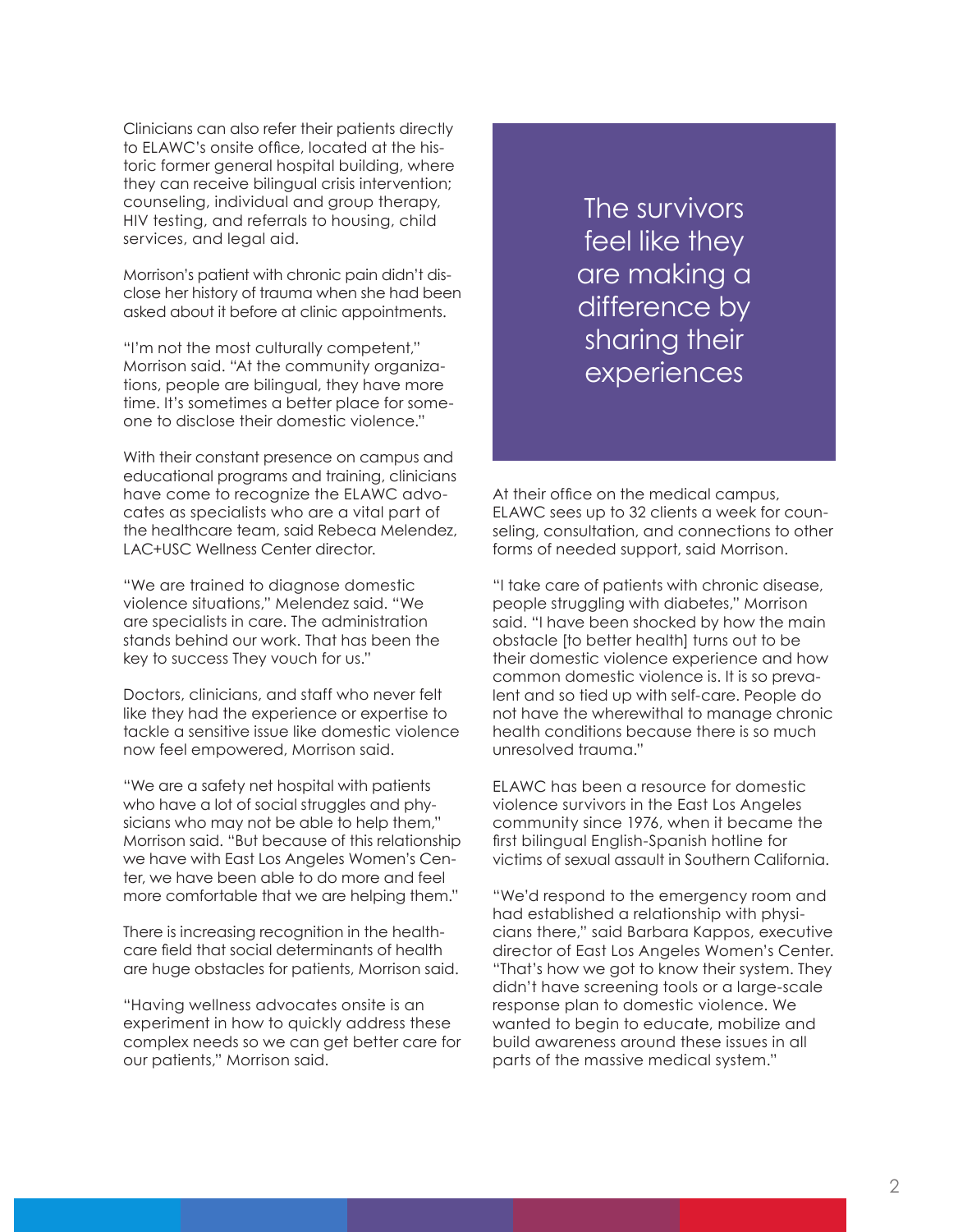To start the partnership, ELAWC worked with leaders at LAC+USC to form an interdepartmental task force to identify ways to better address domestic violence in the healthcare setting. Today, the partnership has expanded to include broader and deeper approaches to prevent and address abuse.

At a recent event at LAC+USC medical campus, suitcases with items packed by actual survivors before fleeing their violent situations were set up in the hospital's courtyard. Advocates stood next to each suitcase, talking about the survivor's story and taking questions.

"Just being able to hold that event would have been impossible without this partnership," Kappos said. "The amount of red tape involved just to get approval and get it set up would have been impossible if we were not already a trusted part of the system."

The educational work led by ELAWC isn't only for healthcare providers. The group has also trained clergy members who visit patients at the hospital on how to identify domestic violence and what resources are available to help them, Kappos said, since some patients will feel most comfortable confiding in them. Working with medical students at the Keck School of Medicine, ELAWC is preparing them to enter the medical field with an understanding of how to more meaningfully and effectively help patients experiencing domestic violence, Melendez said.



ELAWC leads basic domestic violence and sexual assault response training for all medical students. This includes how to convey an open and nonjudgmental tone to make a patient feel safe, Melendez said. Trainers often bring survivors who give personal testimony about their medical care .

At one training in April, a medical student asked a young survivor what she could say, as a provider, to make a patient feel more comfortable in disclosing trauma.

"It's not about what you can say," the girl told the medical student, Melendez said. "Look at you. I am looking at you and all I can think is I'm this little brown girl from the hood. You are beautiful and educated. I'm just here praying that you don't judge me."

The survivors feel like they are making a difference by sharing their experiences, Melendez said.

"There wasn't a dry eye in the room, " Melendez said. "It's beyond powerful."

But what happens when there is a patient in crisis, who has told her provider that she's experiencing domestic violence, but is about to be released from the hospital - often back into an abusive environment? The partnership between ELAWC and LAC+USC now has an answer for that. The partners are planning what will be the first-ever in-hospital shelter in the country for domestic violence survivors. It's currently set to open in 2018, Melendez said.

ELAWC identified this critical gap between when a survivor is released from the hospital to when they can get into a shelter or housing plan. Sometimes that gap puts survivors in dangerous and compromising situations or in shelters that aren't appropriate, she said. Advocates used to sit with patients around the clock in the waiting room trying to arrange for housing. But, if there is nowhere to go, the survivor is at risk of returning to the abusive situation from which they are trying to flee.